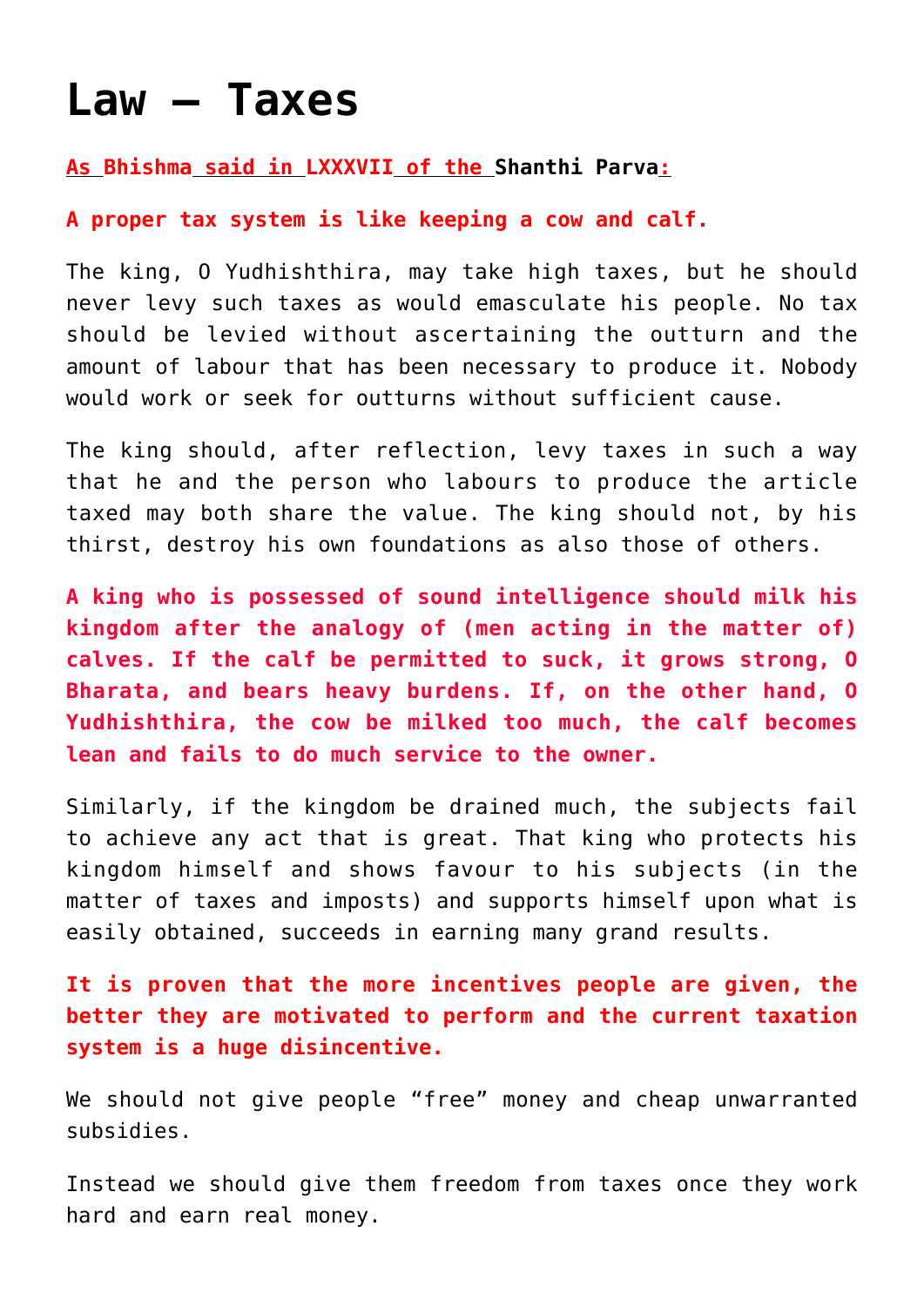**The only way a country can become prosperous is not by "free money" injected by the central banks, but by freedom from high and oppressive taxes.**

**We must have a tax system that discourages luxurious and profligate consumption and encourages saving and charity.**

The tax system should be completely reworked and only the transaction, service and punitive taxes should be regulated, and monitored.

Any taxes like property taxes must be local.

So should any taxes for infrastructure development and maintenance – it must be local.

That would mean that poorer places would not get enough revenue – perhaps a system of tax breaks could be introduced – investors and business could get tax breaks and special incentives/privileges if they invest more in the poorer regions.

A punitive tax of 200% should be applied to all consumers and producers of alcohol, cigarettes, recreational drugs and other intoxicants.

A punitive tax of 400% should be applied to all consumers and producers pornography and prostitution.

A punitive tax of 20% should be applied to all consumers of meat and meat products that involve the suffering of animals (except when used in medicines).

A punitive tax of 15% should be applied to all producers of meat and animal products (leather and other by products) that involve the suffering of animals (except when used in medicines).

Only small meat producers with (less than 1000 chicken), sheep (less than 100 sheep) and cattle (less than 20 cattle) should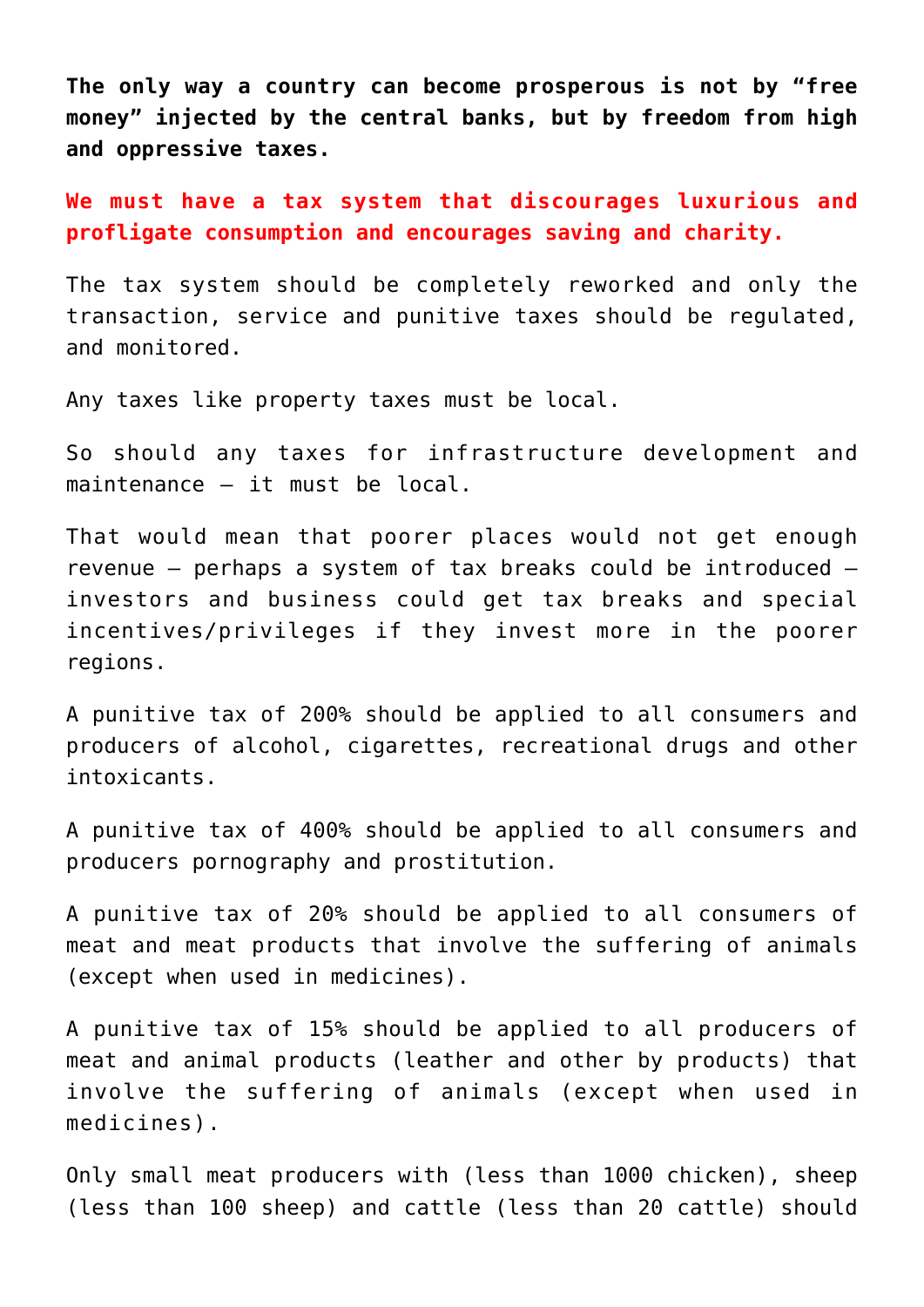be charged lesser transaction tax rates upto a maximum of 4% per year.

Only small animal products vendors with income upto Rs 15,00,000 should be charged lesser transaction tax rates upto a maximum of 4% per year.

A punitive tax of 400% should be applied to gambling dens and dance bars.

There should be a very punitive high tax of at least 200% on any wasteful expenditure like alcohol, intoxicants and recreational drugs

There should be a very punitive high tax of at least 600% on any wasteful expenditure on immoral activities not mentioned above.

Immoral activities include pornography and adult literature, adult entertainment and prostitution and other vices.

A tax of 200% must be imposed any weddings or birthdays or other celebrations and parties more than 1.5 times a government primary school teachers annual salary.

**There must also be a tax on excess profits in addition to the standard profit tax.**

Any business which has more than 50% net profit must pay an excess profits tax.

This was also done by the laws of [Kautilya.](http://Kautilya.html)

All taxes should be paid only when the business or individual has received the payment.

Taxes should not be paid in advance against bills raised, but payment is not received.

**Anybody who receives the payment and does not pay the tax must pay heavy penalties as described for** [black money and tax](http://aryadharma.world/laws_blackmoney/)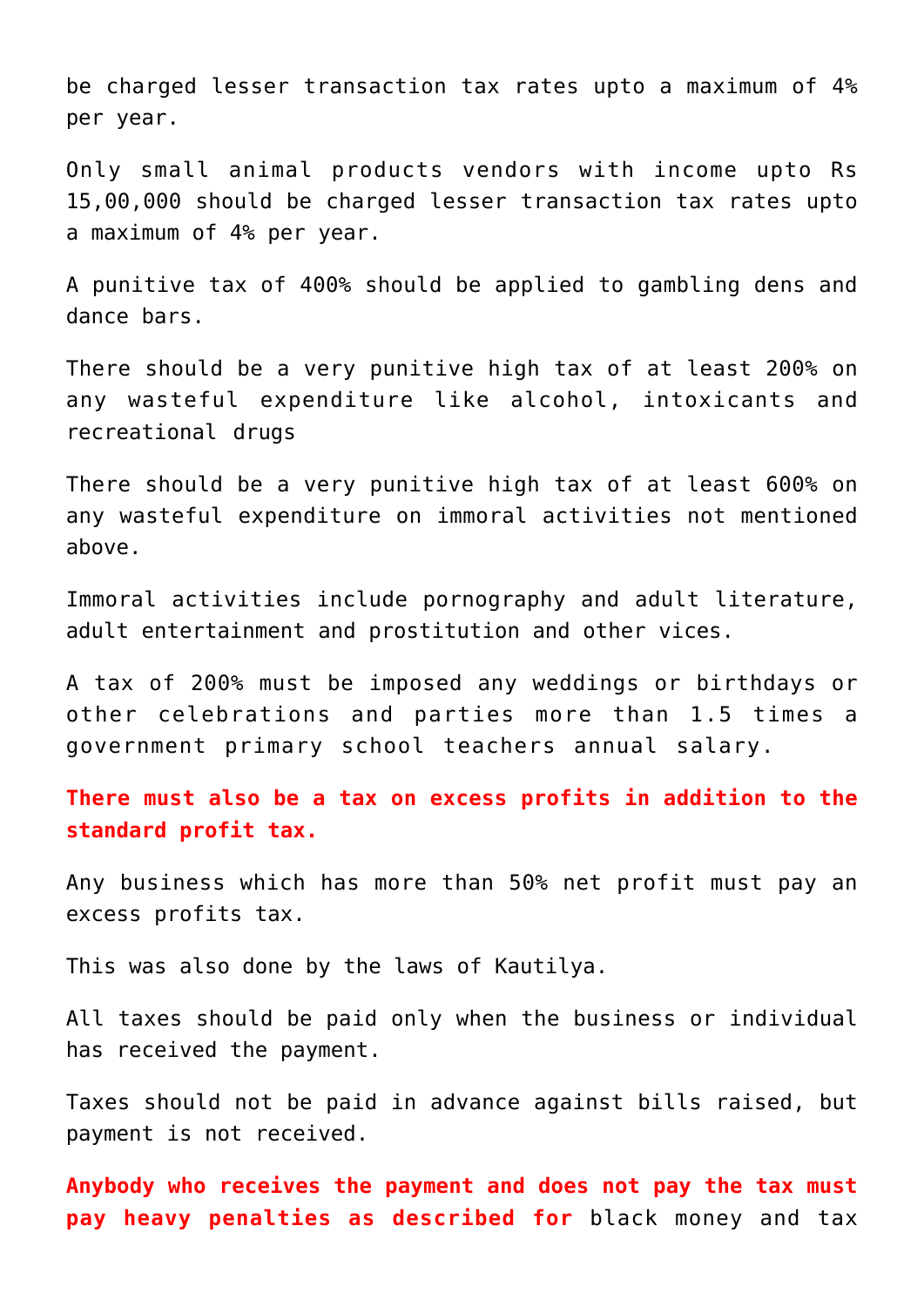[dodging.](http://aryadharma.world/laws_blackmoney/)

Small farmers and agribusiness industries that are run by farmer owned cooperatives should be exempt from the excess profits tax.

There should be a 4% transaction tax for the purchase or sale of any tangible product except software.

There should be a 8% service tax for the purchase or sale of any service.

There should be a 12% service tax for the purchase or sale of any software or services related to software.

A transaction tax must apply to financial transactions like buying gold and precious metals, real estate, shares, bonds, futures and options, and luxury goods.

Most current day derivatives and options for agricultural, plantation, mineral, hydrocarbon, energy, livestock, commodities and carbon trading must be strictly regulated and delivery must be taken for all such derivatives to avoid the transaction tax.

Speculators who trade in the above agricultural and natural resources must each pay the 8% transaction tax for both buyer and seller who speculate.

Speculators are those who dont take delivery.

There must never be any derivatives for water or land.

There should be a 0.1% transaction tax each on the buyer and seller for all financial instruments excluding derivatives.

Derivative financial instruments must have a 5% transaction tax each on buyer and seller who do not take delivery or short the derivatives.

# **For Real Estate valued upto Rs 2,00,00,000**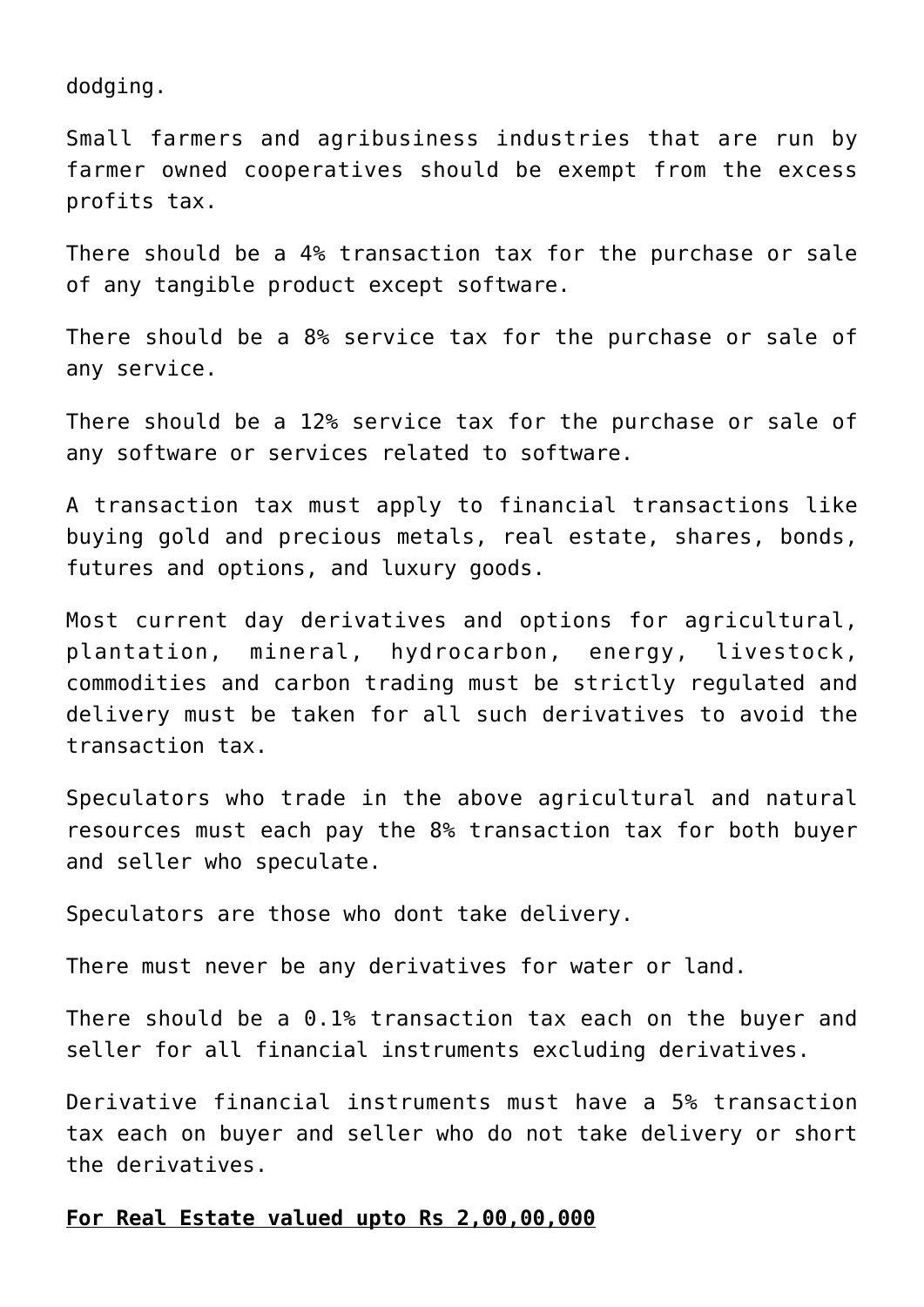There should be a 3.5% transaction tax on each buyer and seller (7% total transaction value) for real estate valued upto Rs 2,00,00,000.

This can be reduced to 2% (each for buyer and seller) and refunded at inflation indexed prices after the property is held for at least 20 years.

### **For Real Estate valued upto Rs 2,00,00,000**

There should be a 5% transaction tax on each buyer and seller (10% total transaction value) for real estate valued above Rs 2,00,00,000.

This can be reduced to 3.5% (each for buyer and seller) and refunded at inflation indexed prices after the property is held for at least 20 years.

There should be a 5% transaction tax on each buyer and seller (10% total) on gold, jewelry and precious metals for physical delivery that is not used for a business or industrial purpose and used only for jewelry and storing in the hope of appreciation.

There is only a 0.03% transaction tax on gold bonds or gold mutual funds.

We should not pay any bank interest to any individual who has a cash deposit of more than Rs 5,00,00,000 or a firm/business which has a cash deposit of its average expenses(salaries and basic overhead to run the business, not project expenses) for 3 years.

This cash deposit for businesses will include bank deposits, liquid funds and short duration income funds/bonds of less than 2 years.

No taxes should be laid on basic goods for poor consumers –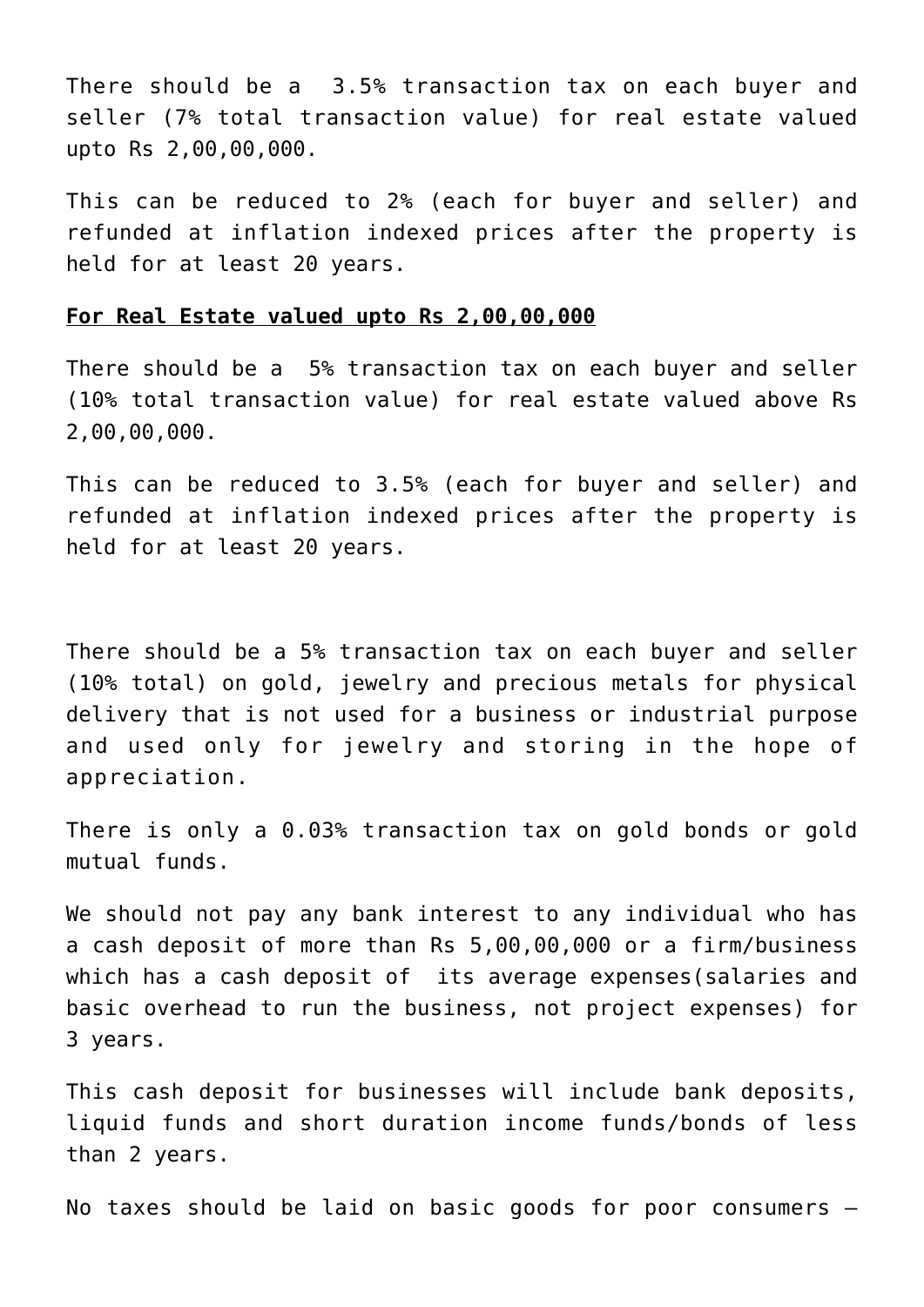basic food supplies (grains, cereals, vegetables, oils), primary education and basic healthcare and hand made produce by poor artisans and cooperatives (not private companies) of the same upto a turnover of Rs 100,00,00,000

Any transaction in luxury goods and items should be taxed at 50% for items above Rs 200,000 and at 100% for items above Rs 500,000 and at 200% for items above Rs 20,00,000. This will include high end homes, cars and entertainment.

Transactions in high end entertainment – any thing greater than three star hotels and above three star premium chain restaurants especially those publicly listed should also be taxed at 15% upto the first Rs 2000/person of entertainment and 30% for any amount above Rs 2000/person.

Lodging and hotel accommodations should be charged at 15% for upto Rs 6000/room/day, 25% for Rs 6000-Rs 12000/room/day and 35% for above Rs 12000/room/day.

High end restaurants and other restaurants that are owned by entrepreneurs who do not have more than 5 restaurants can be taxed at a much less rate of 15%.

High end hotels owned by entrepreneurs who have less than 2 hotels of an asset value less than Rs 50,00,00,000 for each hotel can be given a 50% discount on the tax rates above for rooms above Rs 6000/day.

Darshinis and low end restaurants less than 3 star can only pay a transaction tax of 2%.

Small business persons and professionals like doctors, lawyers, accountants, engineers, MBAs must pay a professional tax of 1% of their net income after deduction of all expenses and depreciation and amortisation.

Any art item above Rs 400,000 should be taxed at 50% (20% by the buyer and 25% by the seller).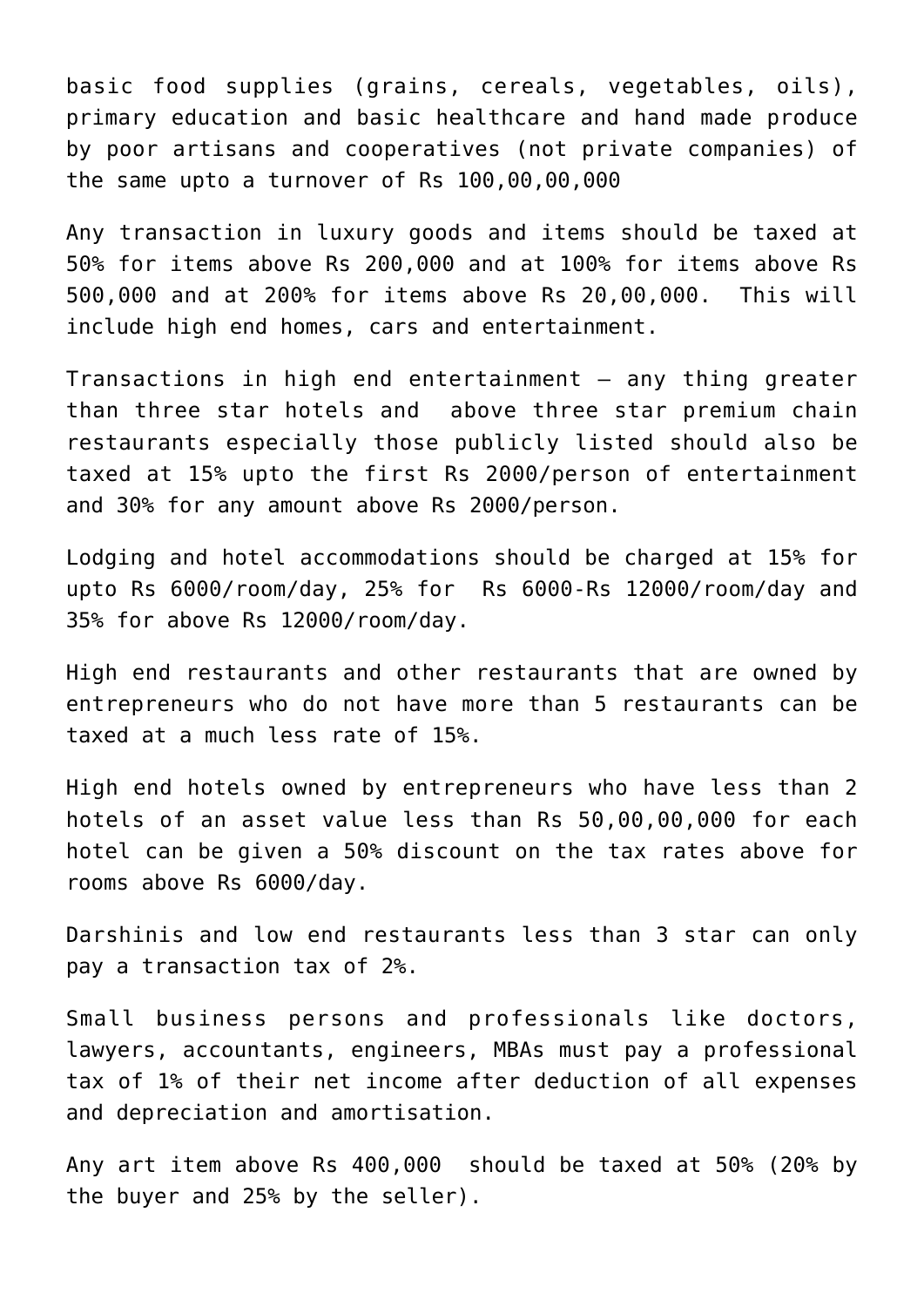This should be exempt for a work of art made by a poor artist or which will benefit a living artist or their immediate family upto the 3rd generation.

Reality shows like [Oprah,](http://en.wikipedia.org/wiki/Oprah_Winfrey_Show) [Dr Phil,](http://en.wikipedia.org/wiki/Dr._Phil_(TV_series)) [Jerry Springer](http://en.wikipedia.org/wiki/The_Jerry_Springer_Show), [Survivor](http://en.wikipedia.org/wiki/Survivor_(TV_series)) and [Big Boss](http://en.wikipedia.org/wiki/Bigg_Boss) should be taxed at 200% (100% by organizer and 100% by contestant) if there are any winners in these shows.

Reality shows for talent and knowledge like quiz, dancing, singing, acting, comedy and other creative arts should not be taxed at all.

The income tax department should never be allowed to take away the houses and properties and assets of the people who are in default of their transaction and services taxes **if they did** not knowingly evade these taxes, even if these people cannot pay the taxes at that moment.

Instead, the income tax department should spread out these payments over time.

People should not be punished if they cannot pay taxes on time, people should only be punished if they repeatedly avoid or evade taxes or violate [Dharma.](http://aryadharma.world/dharma/)

There should be no interest on these delayed payments.

However people who [willfully dodge and default on their taxes](http://aryadharma.world/laws_blackmoney/) must be dealt with in the harshest manner possible including the stocks and donkey urine shaving treatment.

# **Excise, Service, Income, Profits, Capital Gains and Dividend taxes**

There are many people especially in the USA [and inspired](http://www.paynoincometax.com) by [Irwin Schiff](http://en.wikipedia.org/wiki/Irwin_Schiff) that say the income tax on individuals itself is illegal and should only apply to businesses that make profits.

Technically this is right since individuals who provide only their labour technically have no source of profit since they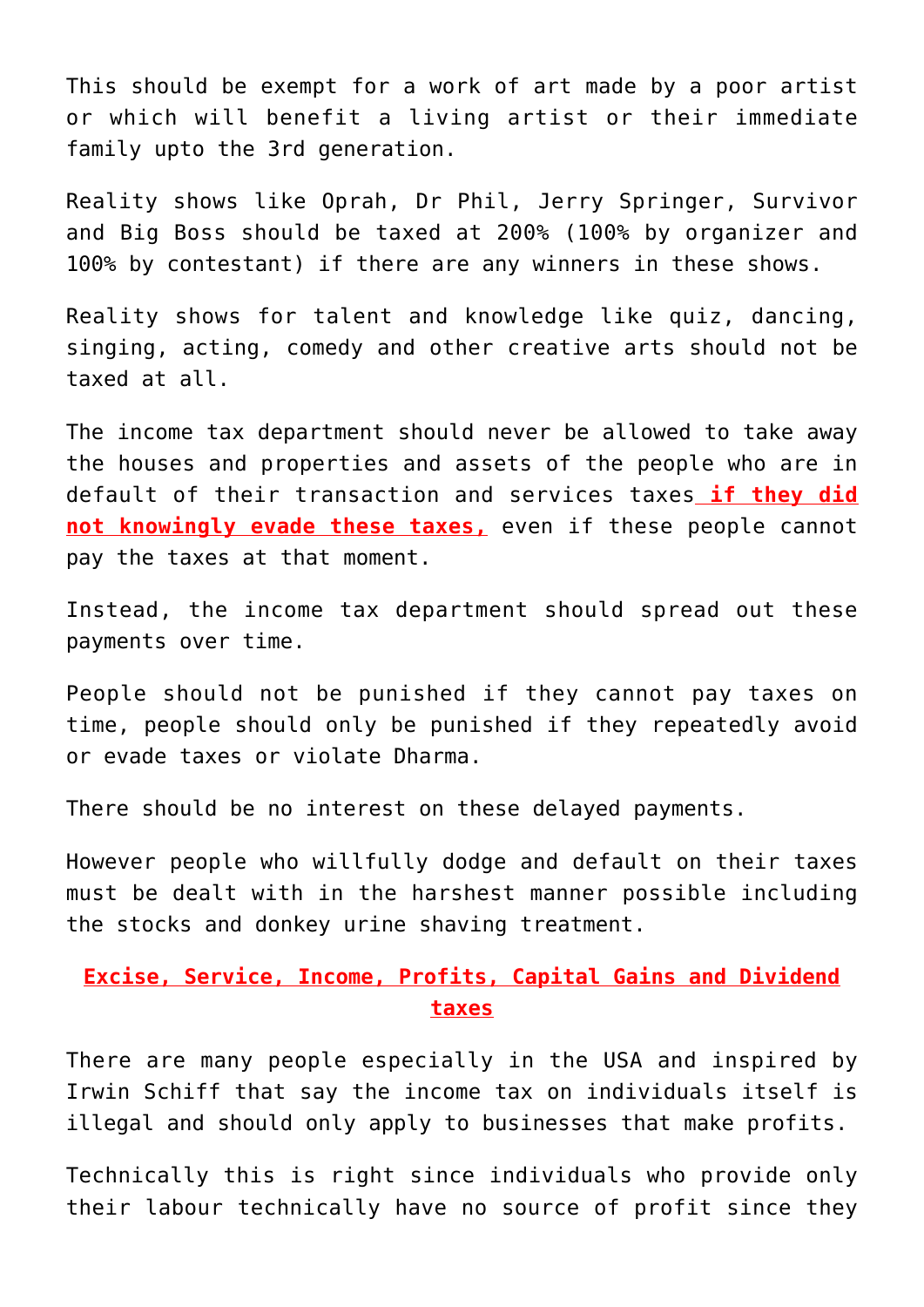cannot deduct the expense of their labour from their income.

Only the businesses which employ them and then mark up these individuals labour derive profit from these individuals labour.

However trying to interpret the accounts of how much expense an individual incurs for their labour is a really complex process.

So the best way would be to exempt a minimum amount for all individuals which should take care of the expenses incurred for their labours.

There should be a flat transaction tax of 0.0005% on any transaction of income (credit to bank account) above Rs 100,000 and 0.001% on transaction of income of of income (credit to bank account) above Rs 5,00,000.

The transactions included above should be exempt from this transaction tax since they are already paying a transaction tax .

Considering the argument provided by [Irwin Schiff](http://en.wikipedia.org/wiki/Irwin_Schiff) above, no individual should pay income taxes for income upto Rs 10,00,000.

A business with the above Rs 10,00,000 limits of gross operating profit should pay a tax of 5% of the profits. Further deductions to these taxes can be made for interest payments, employee welfare and donations towards [True Temples](https://aryadharma.world/concepts/thestate/truetemples/).

Anybody who makes an income of more than Rs 10,00,000 must pay an income tax of 8% above the Rs 10,00,000. Same applies to a business with the above limits of gross operating profit. Further deductions to these taxes can be made for interest payments, employee welfare and donations towards [True Temples](https://aryadharma.world/concepts/thestate/truetemples/).

Anybody who makes an income of above Rs 25,00,000 should pay an income tax of 12% above the Rs 20,00,000. Same applies to a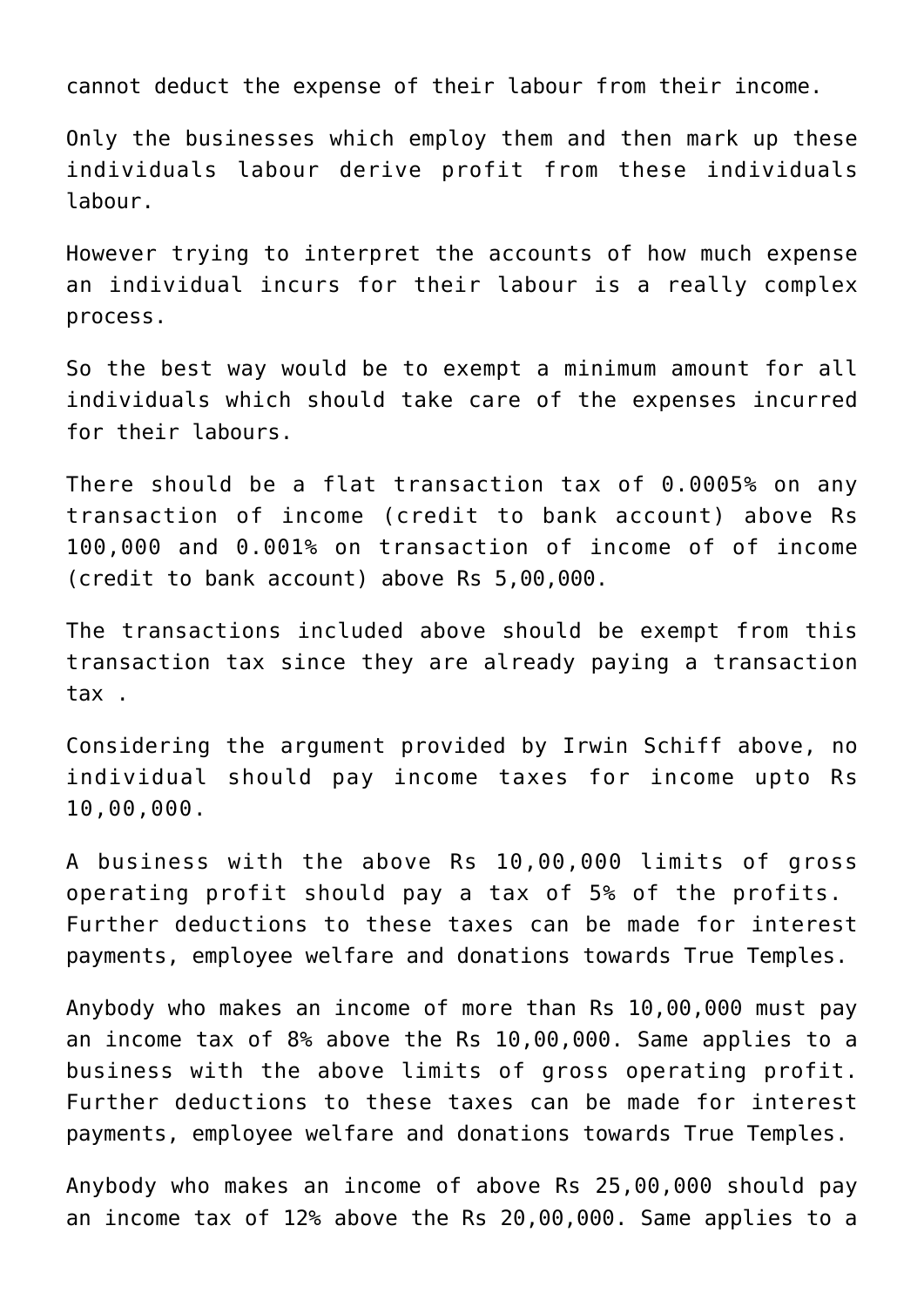business with the above limits of gross operating profit. Further deductions to these taxes can be made for interest payments, employee welfare and donations towards [True Temples](https://aryadharma.world/concepts/thestate/truetemples/).

Anybody with an income of Rs 50,00,000 and above should pay a income tax of 16% above the Rs 50,00,000. Same applies to a business with the above limits of gross operating profit. Further deductions to these taxes can be made for interest payments, employee welfare and donations towards [True Temples](https://aryadharma.world/concepts/thestate/truetemples/).

Anybody with an income of Rs 75,00,000 and above should pay a income tax of 20% above the Rs 75,00,000. Same applies to a business with the above limits of gross operating profit. Further deductions to these taxes can be made for interest payments, employee welfare and donations towards [True Temples](https://aryadharma.world/concepts/thestate/truetemples/).

Anybody with an income of more than Rs 1,00,00,000 should pay an income tax of 24% for the income above Rs 1,00,00,000. Same applies to a business with the above limits of gross operating profit. Further deductions to these taxes can be made for interest payments, employee welfare and donations towards [True](https://aryadharma.world/concepts/thestate/truetemples/) [Temples](https://aryadharma.world/concepts/thestate/truetemples/).

**We should not have an income tax more than 24%.**

**The transaction and luxury taxes will more than make up for this.**

This tax should also be applied on dividend income and interest income. The tax of dividend income will apply only to the individual that receives the dividend. The tax of dividend and interest income will follow the above slabs.

The company should not pay any dividend distribution tax and no tax should be applied to a company for distributing dividends.

Any business with more than 5 shareholders but less than 50 shareholders and a minimum equity of Rs 50,00,000 with a net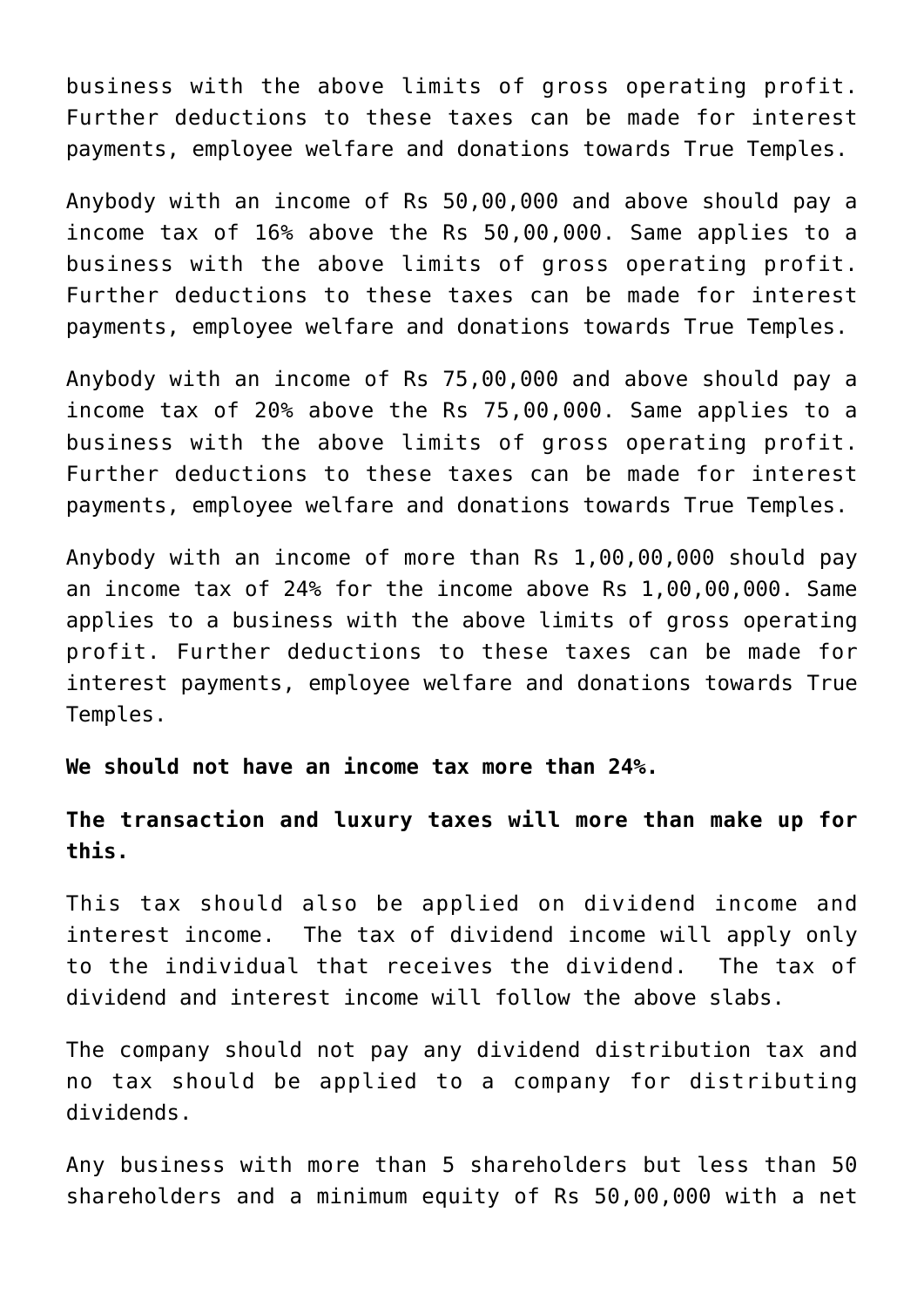income of more than Rs 50,00,000 can have their profits taxed at 15%.

Any business with more than 50 shareholders and a minimum equity of Rs 5,00,00,000 with a net income of more than Rs 2,00,00,000 can have their profits taxed at 24%.

We should also have a tax surcharge for excess profits.

Any trader should be taxed extra surcharge for net profits above 40%, and any manufacturing/producing industry at net profits above 50%, and service industry should be taxed extra surcharge for net profits above 50%.

These should be net profits after taking into account all taxes and also depreciation, interest, amortization, employee welfare, charity and other social welfare. This does not include expenses for advertising and business promotion.

Depreciation and amortization should not be given for just plain land investment.

It should only be given for buildings, other capital expenditure and other permanent investments on that land.

Businesses can claim deduction for charitable donations only for funds given to organisations and trusts that do not have any legal or family relationship to the promoters and directors of the company.

However family and legal related charitable organisations can also own these businesses with at least 60% holding and claim income from the profits of these businesses and then claim deductions for charitable donations to organisations that have no legal or family relationship to the promoters and directors of the company.

**The above conditions can be exempt** if the family and legally connected charitable organisation and the organisations that they are donating to can provide completely audited accounts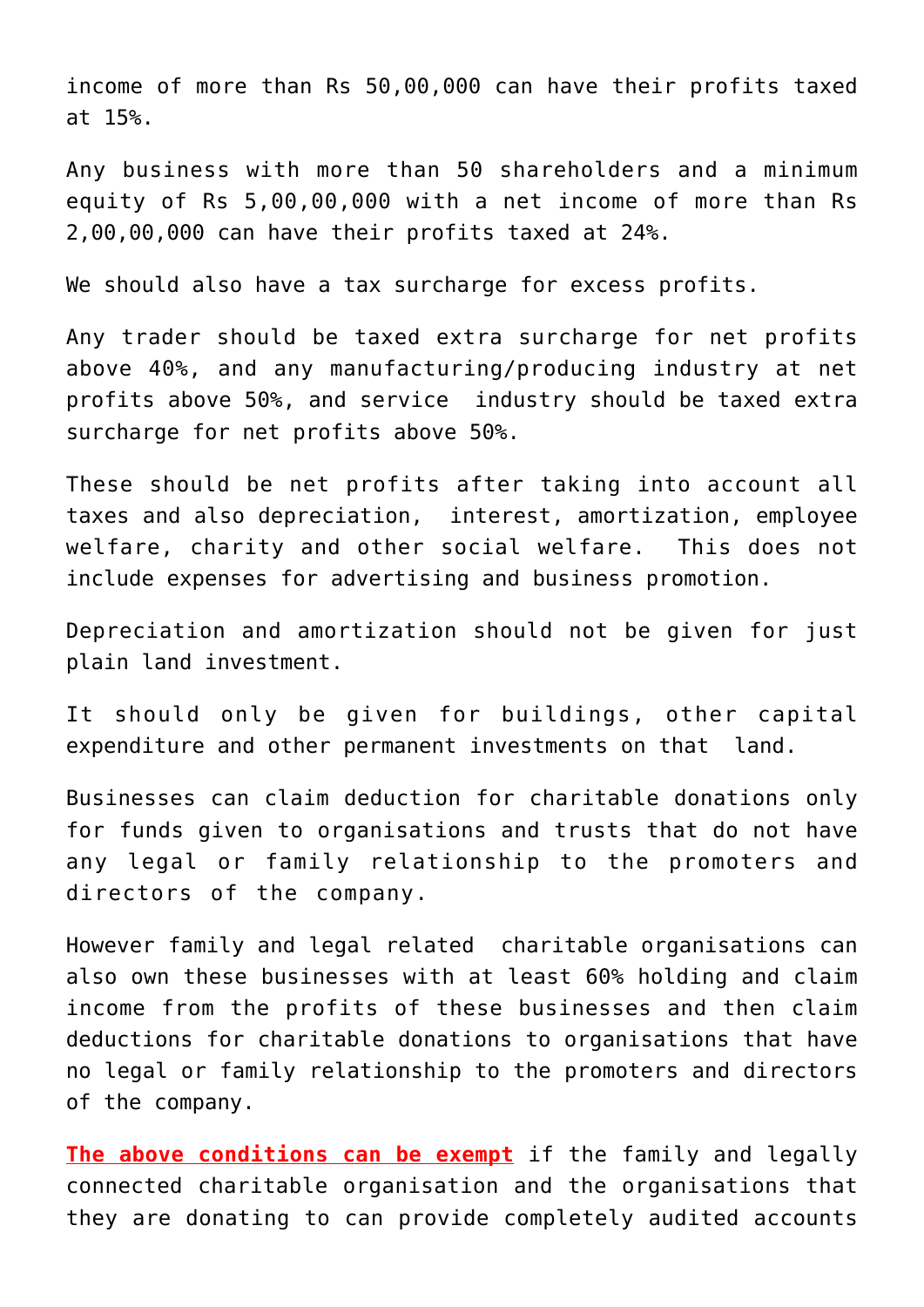that show how and where funds were contributed by the donor and how and where the funds were spent by the recipient.

This should be backed up by receipts and photos and physical proof of the activities that are claimed to be carried out and by written or video testimonies with at least 50% of the identity verified final recipients (final end receivers) of this charity confirming that they have received this charity.

This proof of charity should be obtained from a nationally approved government regulatory authority.

All [healthcare](http://aryadharma.world/laws_healthcare/) and [educational](http://aryadharma.world/law-education-2/) institutions serving at least 60% of patients whose families earn less than Rs 5,00,000 per year, should be exempt from all customs, excise and any other duties.

They should also be exempt from any service, transaction and VAT taxes for all services and equipment that they use and render services to these low income individuals.

Long term capital gains in financial instruments would be traders who take delivery and hold for at least one year and investors(excluding gold and real estate) who hold a financial asset for more than one year.

Long term capital gains in real estate should be 20 years.

Long term capital gains in real estate and gold should be exempt for the first holding and then taxed at a rate of 20% for secondary and subsequent holdings.

The holdings are calculated on a first in first out basis.

What you buy first and inherit is your first holding.

Long term capital gains on gold and financial instruments should follow the same slabs as that given for income taxes.

Long term capital gains on real estate should follow the below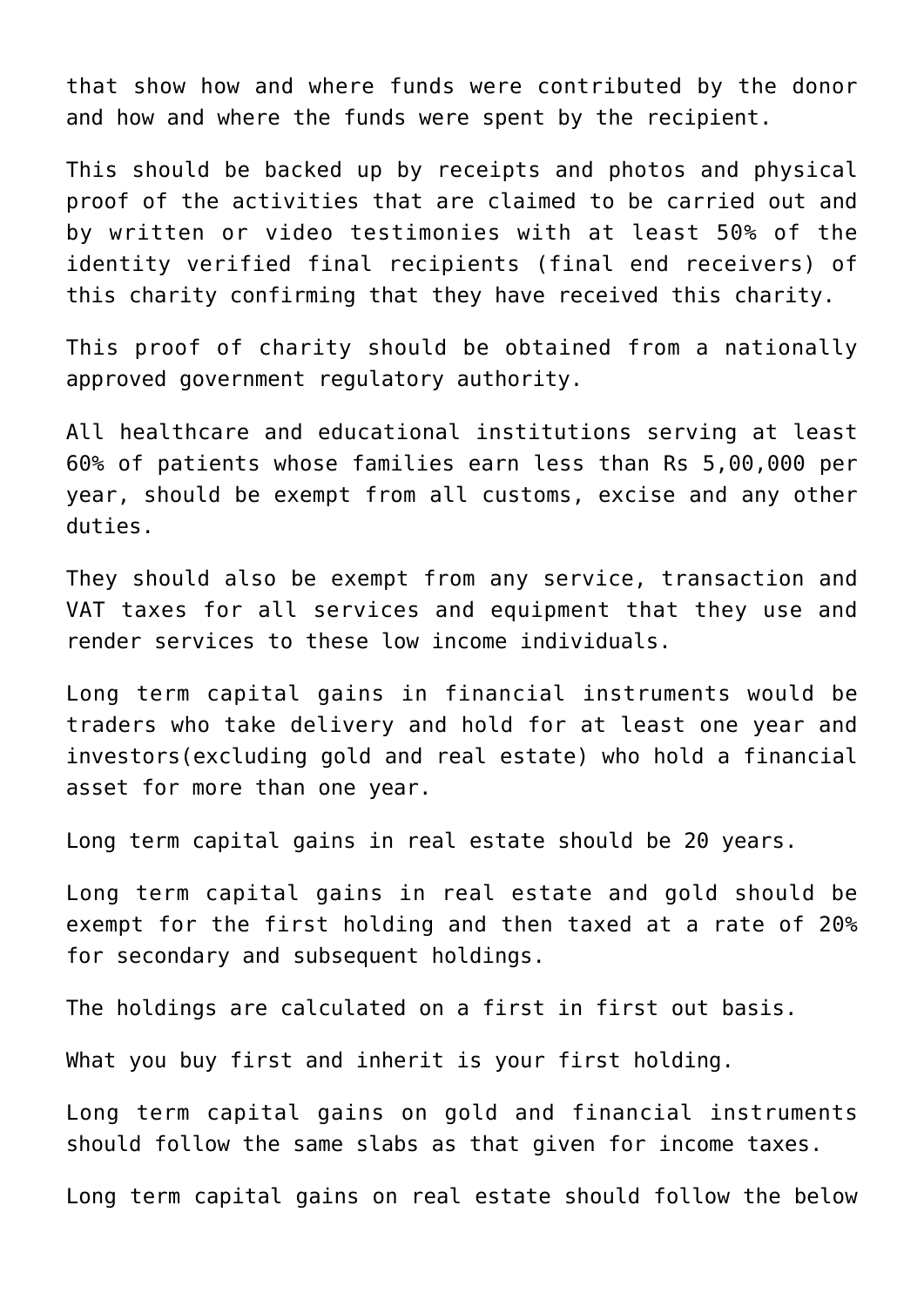slabs:

10% of the net capital gain for real estate asset sales upto Rs 2,00,00,000.

15% of the net capital gain for real estate asset sales of Rs 2,00,00,000 – Rs 6,00,00,000.

20% of the net capital gain for real estate asset sales Rs 6,00,00,000 – Rs 12,00,00,000.

24% of the net capital gain for real estate asset sales above Rs 12,00,00,000.

## **Estate taxes and Inheritance**

We should not have estate taxes immediately because a person dies, but we should have very high taxes for those who inherit wealth and use it for idle, luxury and wasteful expenditure.

If any of these heirs other than the spouse, sell their family property, shares, and other inherited assets, then there should be an estate tax of 15% on the sale. This is outside of and in addition to the capital gains tax for the sale of the same asset.

The estate tax can be applied to any transaction over Rs 5,00,00,000 within a 5 year window and over Rs 10,00,00,000 on a more than 5 year window.

For those who have deceased, their spouses should be exempt from estate tax and any children (not grandchildren unless the children are dead) who inherit the property and are less than 18 years old should be exempt from estate tax.

All persons, especially wealthy persons have some contribution to their earnings mainly from their family and also from their employees and society.

**Hence no wealthy person has the right to exclude any of these**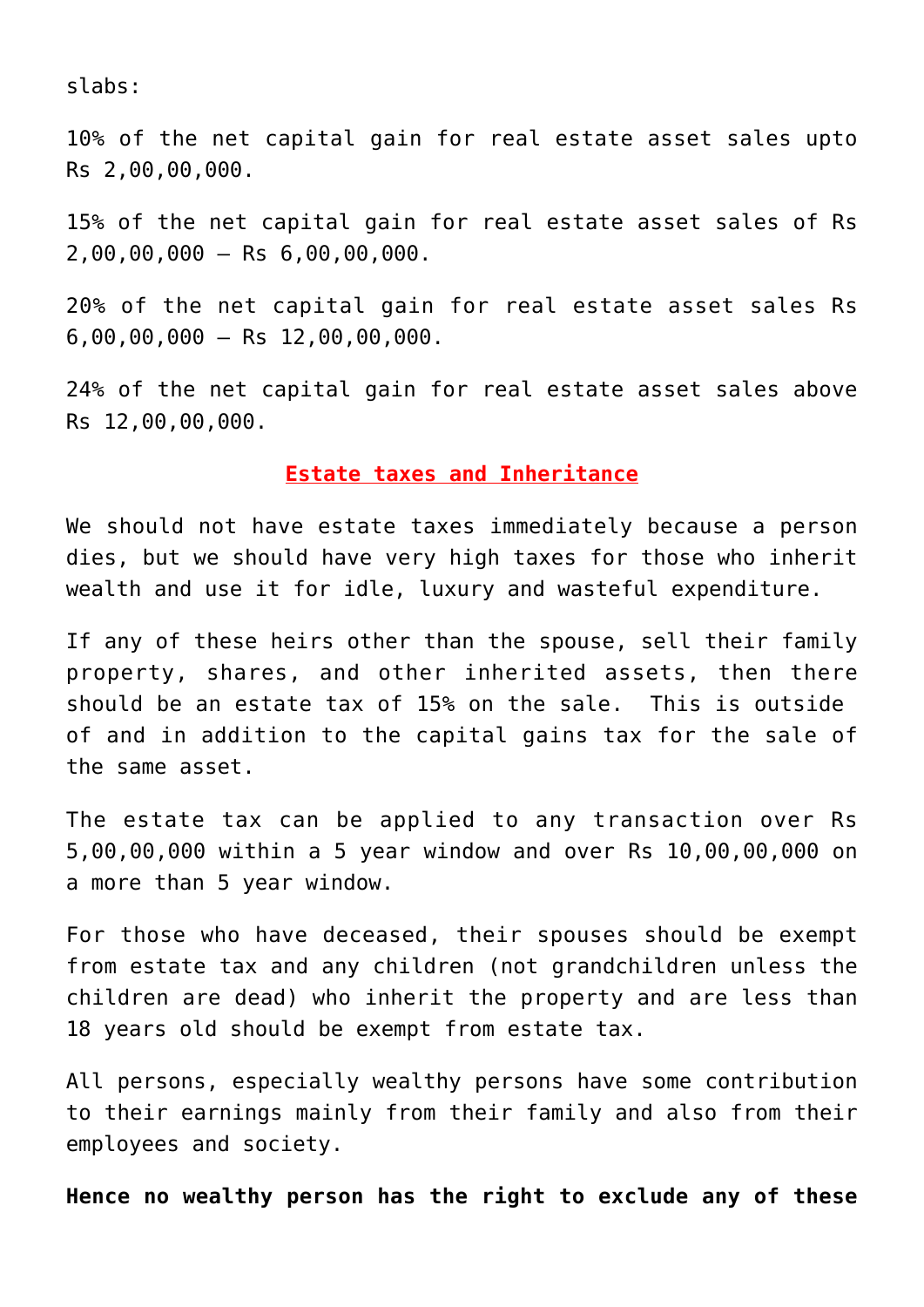**parties in their legacy of their business especially if their wealth has been earned because of the contributions of these three parties – the family, the employees and society.**

The suggested ratio for distribution of business legacies is given in the Estate Tax section of my article on [Inheritance](https://aryadharma.world/laws/details-of-the-law/law-inheritance-and-succession/) [and Succession](https://aryadharma.world/laws/details-of-the-law/law-inheritance-and-succession/).

### **Wealth Tax**

We should have a law of a wealth tax for 0.5% percent of our idle liquid income above Rs 1,00,00,000.

We should have a wealth tax of 0.08% of our idle non income generating assets like second house, and second site, farm, jewelry, precious metals, luxury cars and luxury goods above an exemption limit of Rs 2,00,00,000.

But this should be voluntary for those who have no source of income and are living on their inheritance only, especially for the spouses of those who had expired.

However for those who have idle wealth and are still earning a significant income, the wealth tax must apply.

## **[Tithing](https://en.wikipedia.org/wiki/Tithe)**

Some parts of the Abrahamic religions can be adapted to these modern times-especially the law for tithing.

10% may too high for some people but it should be at least 2% of net income after all necessary expenses for future savings and current needs, not wants and luxuries.

The 2% tithing amount should be applied to all those with an income above Rs 15,00,000 per year.

## **Tax Treaties**

All tax treaties with tax havens like Mauritius, British Virgin Islands, Cayman Islands, UAE, Singapore, USA, UK and